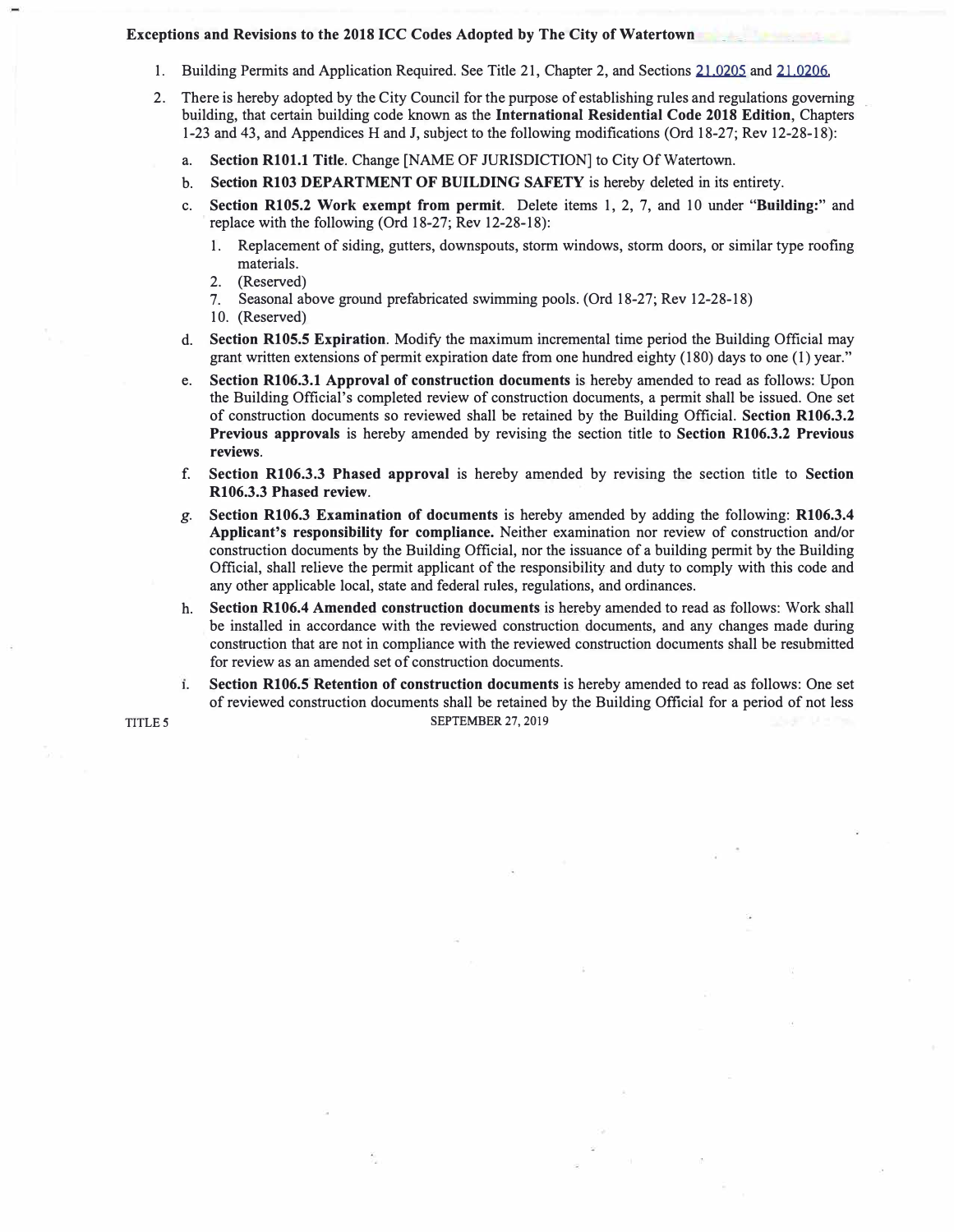## REVISED ORDINANCES - CITY OF WATERTOWN, SOUTH DAKOTA

than one hundred eighty (180) days from the date of completions of the permitted work, or as required by state or local laws.

- **J. Section R107 Temporary Structures and Uses** is hereby deleted in its entirety.
- k. **Section R108.3 Building Permit Valuations** is hereby amended to read as follows: The determination of value or valuation under any of the provisions ofthis code shall be made by the Building Official in accordance with valuation schedules established by the applicable governing body. Building permit valuation shall represent the total value of the work for which a permit is being issued including material costs and labor for electrical, **gas,** mechanical, plumbing and other permanent systems, as well as interior and exterior finish work, painting, roofing, elevators, and fire extinguishing equipment.
- l. **Section R108.6 Investigation fees for work without a permit** is hereby amended by adding the following: Whenever any work for which a permit is required by this code has been commenced prior to the issuance of said permit, the Building Official shall conduct an investigation before a permit may be issued for such work. An investigation fee, in addition to the permit fee, shall be collected whether or not a permit is then or subsequently issued. The investigation fee shall be equal to the greater of a minimum fee amount established by resolution of the governing body or the amount of the permit fee required by this code. The payment of such investigation fee shall not exempt any person from compliance with all other provisions of this code nor from any penalty prescribed by law.
- m. **Section R109.0 General** is hereby amended by adding the following: All construction or work for which a permit is required shall be subject to inspection by the Building Official. It shall be the duty of the permit applicant to cause the work to remain accessible and exposed for inspection purposes until approved by the Building Official. Neither the Building Official nor the jurisdiction shall be liable for expense entailed in the removal or replacement of any material required to allow inspection.

Approval of the construction or work as a result of an inspection shall not be construed to be an approval of a violation of any local, state, or federal rules, regulations, ordinances, or codes.

Buildings or structures built without one or more of the inspections required by Section R109 of this Code, or others as deemed necessary by the Building Official, may be classed **as** an unsafe building or structure and action taken as specified by *Section 108 Unsafe Structures and Equipment* of the currently adopted *International Property Maintenance Code ..* (Ord 18-27; Rev 12-28-18)

Buildings or structures wired, plumbed, provided with mechanical equipment, vents, connectors, chimneys, or other similar appurtenances without required inspections, as specified by the currently adoptea Electrical Code, as amended; the currently adopted Plumbing Code, **as** amended; and the currently adopted Mechanical Code, as amended; may be classed as an unsafe building or structure and action taken as specified by Section 108 *Unsafe Structures and Equipment* of the currently adopted *International Property Maintenance Code.* (Ord 18-27; Rev 12-28-18)

A person shall not occupy as owner-occupant, or permit another person to occupy, any structure or premise which does not comply with the requirements of this code.

- n. **Section R110 CERTIFICATE OF OCCUPANCY** is hereby deleted in its entirety.
- o. **Section R112 BOARD OF APPEALS** is hereby amended such that all references to Board of Appeals shall mean Board of Adjustment.
- p. **Section R112.1 General** is hereby amended to read as follows: The Board of Adjustment shall hear and decide appeals of orders, decisions and determinations made by the Building Official relative to the application and interpretation of this code.
- q. **Section R112.3 Qualifications** is hereby deleted in its entirety.
- r. **Table R301.2(1) Climatic and geographic design criteria** is hereby amended by inserting applicable information into the table **as** follows: Ground Snow Load - 50 psf; Wind speed - 90 mph; Seismic Design Category - A; Weathering - Severe; Frost line depth  $-48$ " to bottom of footing; Termite -Slight to moderate; Decay - None to slight; Winter Design Temp  $-17$ ; Ice Shield Underlayment Required – Yes; Flood Hazards – 7-4-89; Air Freezing Index -3033; Mean Annual Temperature – 42.1. (Ord 18-27; Rev 12-28-18)
- s. **Section R302.5.1 Opening protection.** Delete "equipped with a self-closing or automatic-closing device."
- t. **Section R302.13 Fire protection of floors.** Not adopted by City. (Ord 18-27; Add 12-28-18)
- u. **Section R303.4 Mechanical ventilation.** Not adopted by City.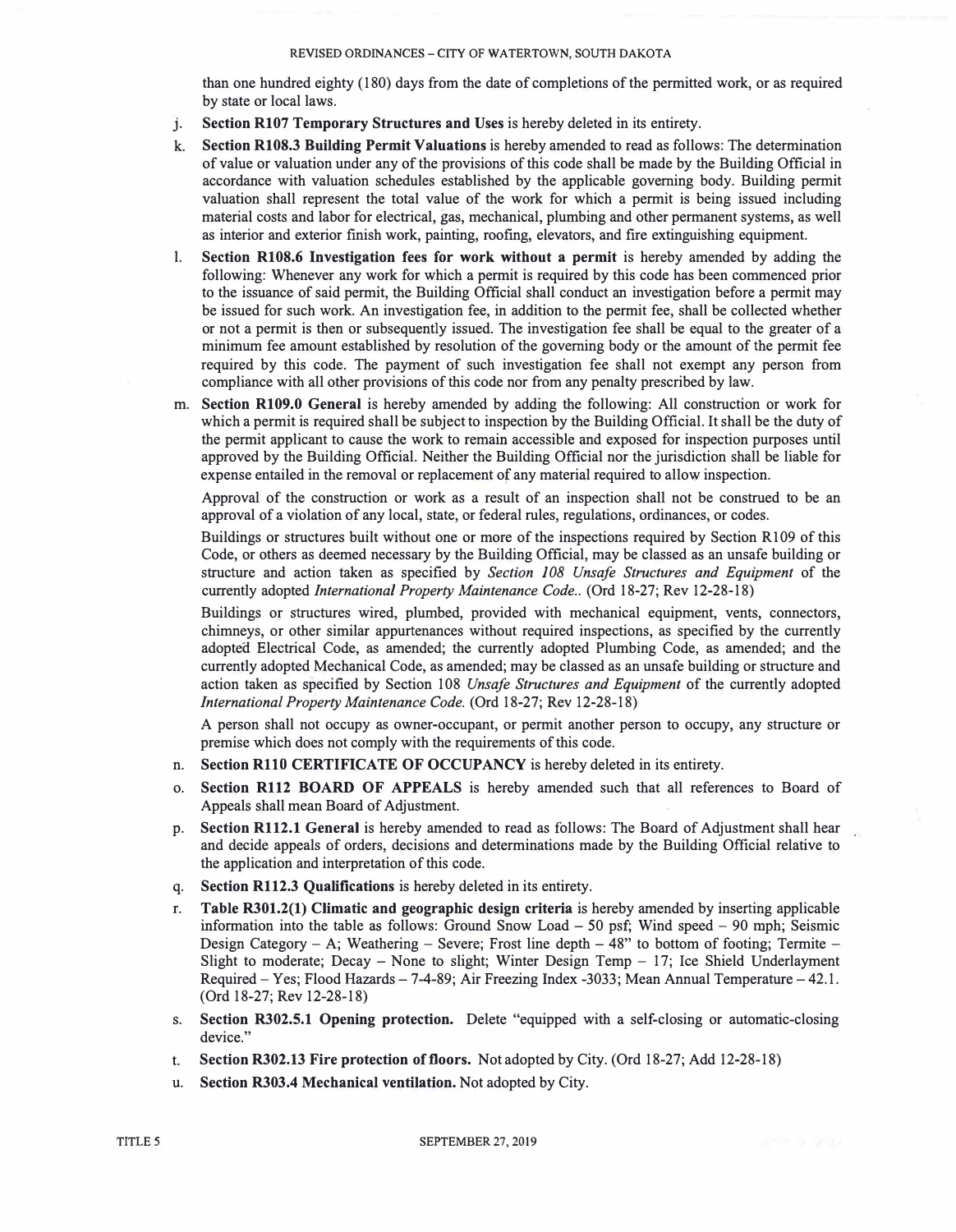- v. **Section R303.5.1 Intake openings.** Add **"Exception:** For equipment replacement on existing structures, gravity outdoor intake openings for combustion air shall be located a minimum of 3 feet from any hazardous or noxious contaminant." (Ord 18-27; Rev 12-28-18)
- w. **Section R304 MINIMUM ROOM AREAS.** Change **"Exception"** to **"Exceptions"** Change "Kitchen" to "l. Kitchen" Add "2. Studio apartments/single family dwelling shall have a floor area of not less than 160 square feet." (Ord 18-27; Add 12-28-18)
- x. **Section R309.5 Fire sprinkler.** Delete private garages.
- y. **Section R310.2.1 Minimum opening area.** Change "5.7 *square feet" to "4.6 square feet"* (Ord 18- 27; Rev 12-28-18)
- z. **Section R310.2.1 Exception.** Change *"5.0 square feet" to "4.6 square feet"*
- aa. **Section R310.2.2 Window sill height.** Change "44 inches" to "48 inches" (Ord 18-27; Rev 12-28-18)
- bb. **Section R310.2.3.1 Ladder and steps.** Change "44 inches" *to* "48 inches" (Ord 18-27; Rev 12-28- 18)
- cc .. **Section R311 MEANS OF EGRESS.** Change all "7 % inches" riser height to "8 inches"
- dd. **Section R311.7.5.1 Risers. Exceptions: 1.** Add "and exterior decks" (Ord 18-27; Rev 12-28-18)
- ee. **Section R311.7.8.5 Grip size.** Add **"Exception:** Exterior stairs are allowed to have a horizontal 2x member to form a  $1 \frac{1}{2}$  inch graspable dimension in lieu of the above-referenced perimeter dimensions. "
- ff. **Section R312.l.3 Opening limitations.** Change *"4 inches" to "5 inches"*
- gg. **Section R312.1.3 Exceptions: 2.** Change *"4 3/8 inches" to* "5 *inches"*
- hh. **Section R313 Automatic fire sprinkler systems.** Not required by state, follow code when installed.
- ii. **Section R315.2.2 Alterations, repairs and additions.** Not adopted by City. (Ord 18-27; Rev 12-28- 18)
- jj. **Section R326 SWIMMING POOLS, SPAS AND HOT TUBS.** Not adopted by City. (Ord 18-27; Rev 12-28-18)
- kk. **Section R403.1.4.1 Frost protection. 1.** Add *"or 48 inches whichever is greater."*
- 11. **Section R403.1.4.1 Exceptions: 1.** Change *"600 square feet" to "1300 square feet."* **Exceptions: 2.** Change "400 square feet" to "1300 square feet" and *"an eave height of JO feet to 12 feet.* **Exceptions: 3.** Amend to read *"Decks not supported by a dwelling or are 30 inches or less above grade need not be provided with footings that extend below the frost line."* (Ord 18-27; Rev 12-28-18)
- mm. **Section R404.4 Retaining walls.** Change "24 inches" to "48 inches"
- nn. **Section R602.12 Simplified wall bracing. 3.** Change *"JO feet"* to *"12 feet''* **4.** Change *"15 feet to 20 feet"*
- oo. **Section R905.1.2 Ice Barrier.** Amend *"24 inches (610 mm) inside the exterior wall line of the building" to "36 inches"* (Ord 18-27; Rev 12-28-18)
- pp. **Section 1102.2.9 Basement walls.** Add **"Exception:** Exterior basement walls of enclosed mechanical rooms." (Ord 18-27; Rev 12-28-18)
- qq. **Section N1102.4.1.2 (R402.4.1.2) Testing.** Not adopted by City
- rr. **Section N1103.3.2 (R403.2.2) Sealing (Mandatory).** Not adopted by City. Duct tightness shall be verified by either of the following: 1. Post-construction test, 2. Rough-in test. (Ord 18-27; Rev 12-28- 18)
- ss. **Section N1103.3.2.1 (R403.2.2.1) Sealed air handler.** Not adopted by City (Ord 18-27; Rev 12-28- 1�
- tt. **Section N1103.2.3 (R403.2.3) Building cavities (Mandatory).** Add **"Exception:** Stud spaces for floor joist cavities may be used for return air plenums."
- uu. **Section N1103.3.3 Duct Testing.** Not adopted by City (Ord 18-27; Add 12-28-18)
- vv. **Section N1103.3.4 Duct Leakage.** Not adopted by City (Ord 18-27; Add 12-28-18)
- ww. Section N1103.5 (R403.4) Service hot water systems. Energy conservation measures for service hot water systems shall be in accordance with the *Plumbing Code.* (Ord 18-27; Rev 12-28-18)
- **xx. Section N1104 (R404) ELECTRICAL POWER AND LIGHTING SYSTEMS (MANDATORY).** Not adopted by City

a was such a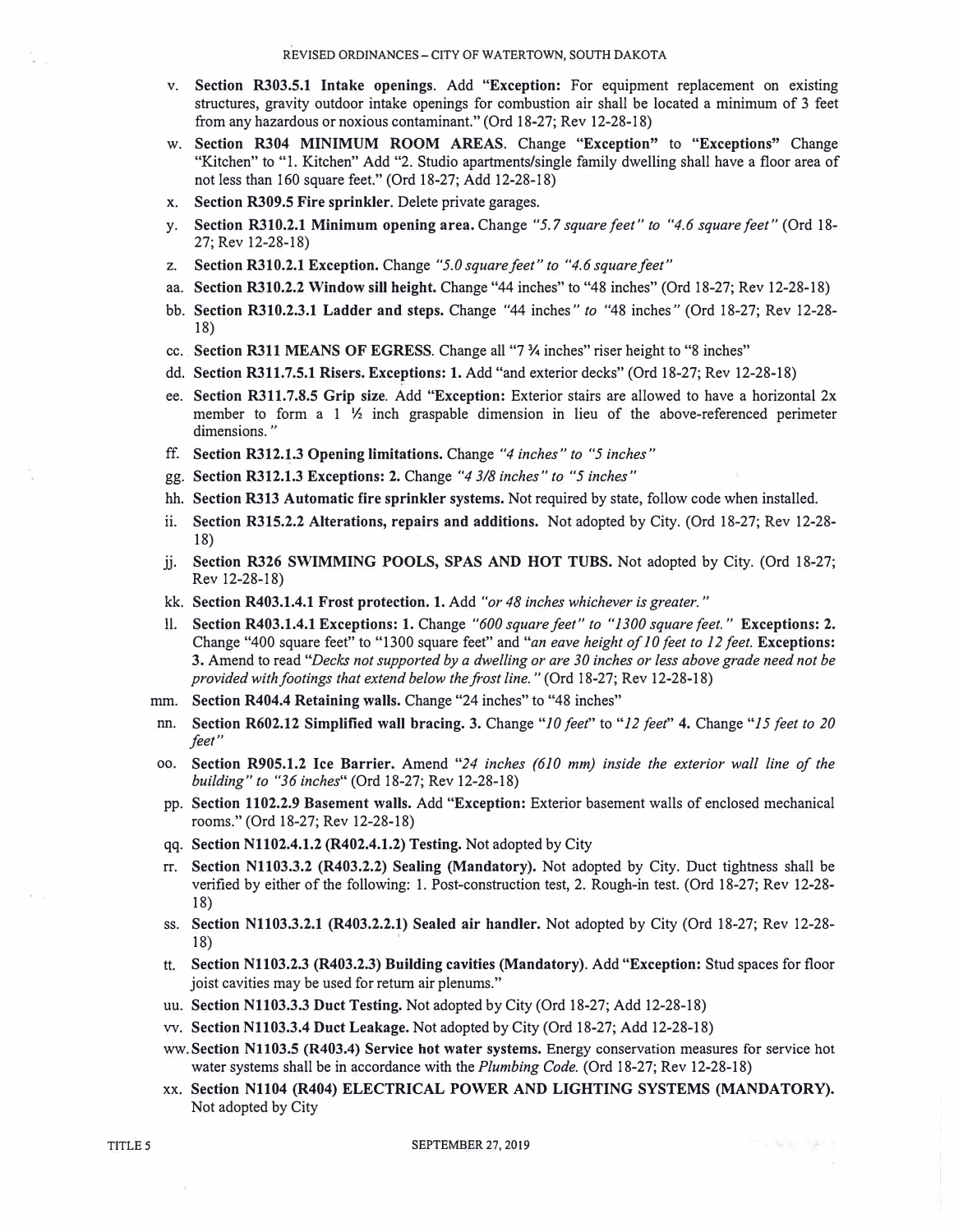- yy. **Section M1301.1 Scope** is hereby amended to read as follows: The provisions of this chapter shall govern the installation of mechanical systems not specifically covered in other chapters of this code or by other provisions of the City's Revised Ordinances applicable to mechanical systems. Installations of mechanical appliances, equipment and systems not addressed by this code shall comply with the applicable provisions of the *International Mechanical Code* and the current *National Fuel Gas Code*  adopted by the City.
- 3. There is hereby adopted by the City Council, for the purpose of establishing rules and regulations governing building, that certain building code known as the **International Building Code 2018 Edition,** Chapters 1-26, 30-35, and Appendices C and I, is subject to the following modifications (Ord 18-27; Rev 12-28-18):
	- a. **Section [A]lOl.1 Title.** Change [NAME OF JURISDICTION] to City Of Watertown.
	- b. **Section [A]lOl.4.1 Gas** is hereby amended by replacing *"the International Fuel Gas Code"* with *"the most current edition of codes adopted by the City governing the instaUation and approval of gas burning equipment as set forth in Title 20 of the City's Revised Ordinances."*
	- c. **Section [A)lOl.4.3 Plumbing** is hereby amended by replacing *"the International Plumbing Code"* with *"the current plumbing code adopted by the South Dakota State Plumbing Commission along with local revisions set forth in Title 15 of the City's Revised Ordinances."* It is further amended by deleting the sentence: *"The provisions of the International Private Sewage Disposal Code shall apply to private sewage disposal systems."*
	- d. **Section [A]lOl.4.5 Fire Prevention is** hereby amended by replacing *"the International Fire Code"* with *"the provisions of the current fire prevention code adopted by the City in Title 10 of the City's Revised Ordinances."*
	- e. **Section [A]lOl.4.6 Energy** is hereby deleted in its entirety.
	- f. **Section 103 Department of Building Safety** is hereby deleted in its entirety.
	- g. **Section [A]105.2 Work exempt from permit.** Delete items 1, 2, 3, and 4 under "Building:" and replace with the following: 1. Replacement of siding, gutters, downspouts, storm windows, or similar type roofing materials. 2. (Reserved)
	- h. **Section [A] 105.5 Expiration.** Modify the maximum incremental time period the Building Official may grant written extensions of permit expiration date from *"one hundred eighty (180) days"* to *"one (1) year."* (Ord 09-17; Add 09-11-09)
	- i. **Section 107 SUBMITTAL DOCUMENTS** is hereby amended to read as follows:

**[A] 107.2.2 Fire protection system shop drawings.** Shop drawings for the fire protection system(s) shall be submitted to indicate conformance to this code and the construction documents and shall be *reviewed* prior to the start of system installation. Shop drawings shall contain all information as required by the referenced installation standards in Chapter 9.

- j. . **Section [A) 107.3.1 Review of construction documents.** *The Building Official's review of construction documents shall be indicated by issuance of a permit.* One set of construction documents so reviewed shall be retained by the Building Official.
- k. **Section [A) 107.3.2 Previous approvals** is hereby amended by revising the section title to **Section [A) 107.3.2 Previous reviews.**
- l. **Section [A] 107.3.3 Phased approval** is hereby amended by revising the section title to **Section [A) 107.3.3 Phased review.**
- m. **Section [A) 107.3.4.1 Deferred submittals.** For the purposes of this section, deferred submittals are defined as those portions of the design that are not submitted at the time of the application and that are to be submitted to the Building Official within a specified period.

Deferral of any submittal items shall have the prior *review* of the Building Official. The registered design professional in responsible charge shall list the deferred submittals on the construction documents for review by the Building Official.

Documents for deferred submittal items shall be submitted to the registered design professional in responsible charge who shall review them and forward them to the Building Official with a notation indicating that the deferred submittal documents have been reviewed and found to be in general conformance to the design of the building. The deferred submittal items shall not be installed until the deferred submittal document have been *reviewed* by the Building Official.

n. **Section [A)107.4 Amended construction documents.** Work shall be installed in accordance with the *reviewed* construction documents, and any changes made during construction that are not in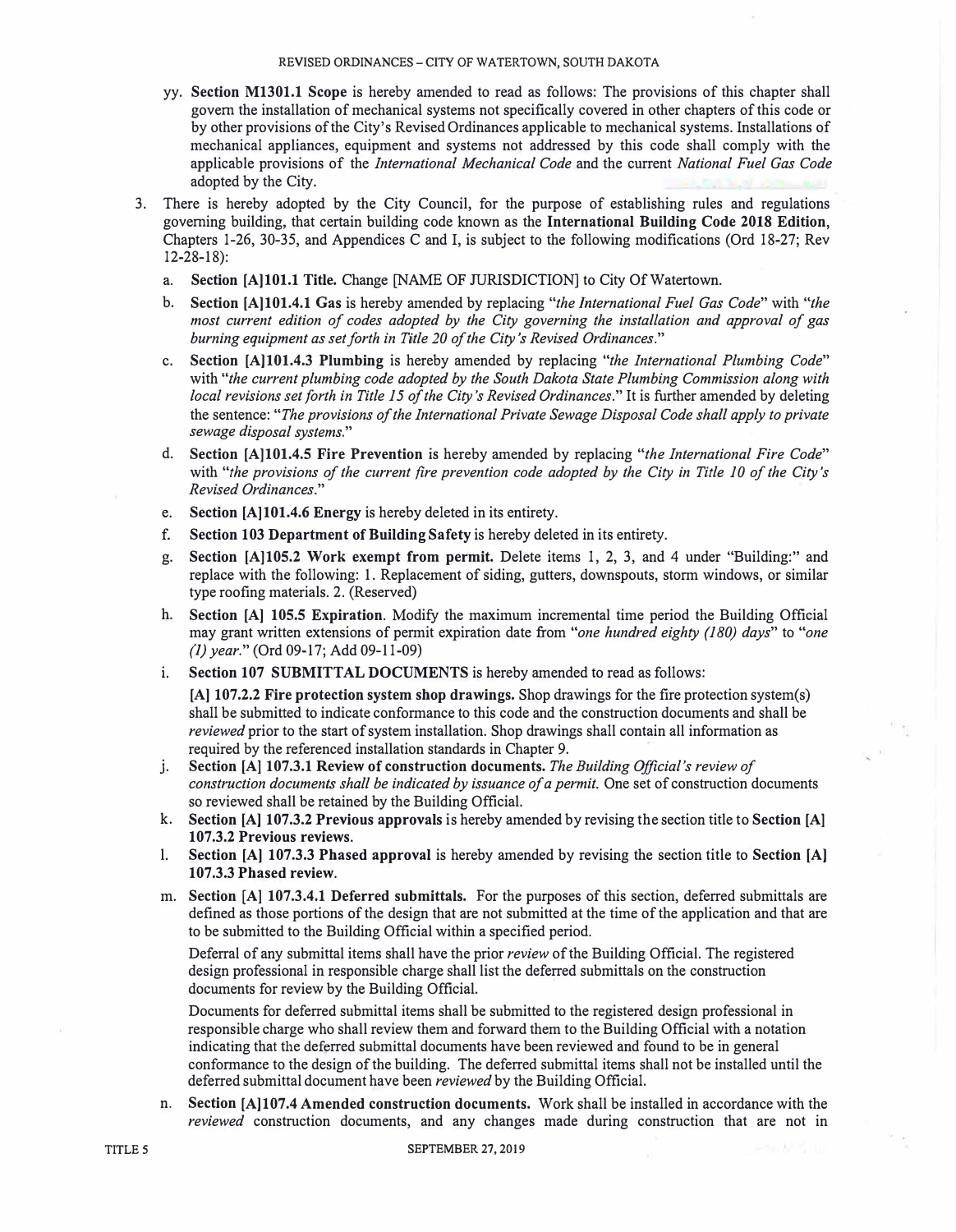compliance with the *reviewed* construction documents shall be resubmitted for *review* as an amended set of construction documents.

- o. **Section [A]l07.5 Retention of construction documents.** One set of *reviewed* construction documents shall be retained by the Building Official for a period of not less than 180 days from date of completion of the permitted work, or as required by state or local laws.
- p. Section 107 SUBMITTAL DOCUMENTS is hereby *further* amended by adding the following: **[A] 107.6 Applicant's responsibility for compliance.** Neither examination nor review of construction and/or construction documents by the Building Official, nor the issuance of a building permit by the Building Official, shall relieve the permit applicant of the responsibility and duty to comply with this code and any other applicable local, state and federal rules, regulations, and ordinances.
- q. **Section [A] 108 TEMPORARY STRUCTURES AND USES** is hereby deleted in its entirety.
- r. **Section [A] 109.4 Work commencing before permit issuance** is hereby amended to read as follows: **Section [A] 109.4 Work commencing before permit issuance.** Any person who commences any work on a building, structure, electrical, gas, mechanical or plumbing system before obtaining the necessary permits shall be subject to an investigation fee in addition to the required permit fees. *The investigation fee shall be collected whether or not a permit* is *then or subsequently issued. The investigation fee shall be equal to the greater of a minimum fee amount established by resolution of the governing body or the amount of the permit fee required by this code. The payment of such investigation fee shall not exempt any person from compliance with all other provisions of this code nor from any penalty prescribed by law.*
- s. **Section [A] 113.1 General** is hereby amended to read as follows: *The Board of Adjustment shall hear and decide appeals of orders, decisions and determinations made by the Building Official relative to* . *the application and interpretation of this code.*
- t. **Section [A] 113.3 Qualifications** is hereby deleted in its entirety.
- u. **Section [F] 903.2.8 Group R.** Add *"Exception: Apartments or multifamily occupancies that are four dwelling units or less and two levels or less in height."* (Ord 18-27; Rev 12-28-18)
- v. **Section 1010.1.7 Thresholds.** Change all "7-% *inches" to "8 inches"* (Ord 18-27; Rev 12-28-18)
- x. **Section 1011.5.2 Riser height and tread depth. Exceptions: 5.** Change "7. *75 inches"* to *"8 inches"* (Ord 18-27; Rev 12-28-18)
- y. **Section 1015.4 Opening limitations.** Change *"4 inches in diameter"* to *"5 inches in diameter"* (Ord 18-27; Rev 12-28-18)
- z. **Section 1015.4 Opening limitations. Exceptions: 5.** Change *"4 3/8 inches in diameter"* to *"5 inches in diameter"* (Ord 18-27; Rev 12-28-18)
- aa. **Section 1030.2 Minimum size.** Change *"5.* 7 *square feet."* to *"4.6 square feet"* (Ord 18-27; Rev 12-28- 18)
- bb. **Section 1030.2 Exception.** Change *"5.0 square feet"* to *"4.6 square feet"* (Ord 18-27; Rev 12-28-18)
- cc. **Section 1030.3 Maximum height from floor.** Change *"44 inches"* to *"48 inches"* (Ord 18-27; Rev 12-28-18)
- dd. **Section 1030.4.2 Ladder or steps.** Change *"44 inches"* to *"48 inches"* (Ord 18-27; Rev 12-28-18)
- ee. **Section 1601.1 Scope** is hereby amended as follows: It shall not be the responsibility of the Building Official to determine engineering requirements of this code. Exclusive of conventional light-frame wood construction provisions referenced in Section 2308, the method to resist loads as referenced in this chapter is the responsibility of a structural engineer or other qualified design professional.
- ff. **Section 1612.3 Establishment of flood hazard areas** is hereby amended as follows: To establish flood hazard areas, the applicable governing authority shall adopt a flood hazard map and supporting data. The flood hazard map shall include, at a minimum, areas of special flood hazard as identified by · the Federal Emergency Management Agency in an engineering report entitled *"The Flood Insurance Study for the City of Watertown,"* dated *January 16, 2009,* as amended or revised with the accompanying Flood Insurance Rate Map (FIRM) and Flood Boundary and Floodway Map (FBFM) and related supporting data along with any revisions thereto. The adopted flood hazard map and supporting data are hereby adopted by reference and declared to be part of this section. ff *there is a conflict between the provisions of this code and the city's floodplain management ordinance, the provisions of the floodplain management ordinance shall prevail.*
- gg. **Section 1703.1 Approved agency** is hereby amended as follows: An approved agency *or the design professional of record* shall provide all information as necessary for the *Building Official* to determine that the agency meets the applicable requirements.
- hh. **Section 1809.5 Frost protection. 1.** Add "48 inches" after "locality."
- ii. **Section 1809.5 Exceptions: 2.** Change *"600 square feet and 400 square feet"* to *"1300 square feet"* **Exceptions: 3.** Change *"lOfeef'* to *"JO feet 2 inches"* (Ord 18-27; Rev 12-28-18)